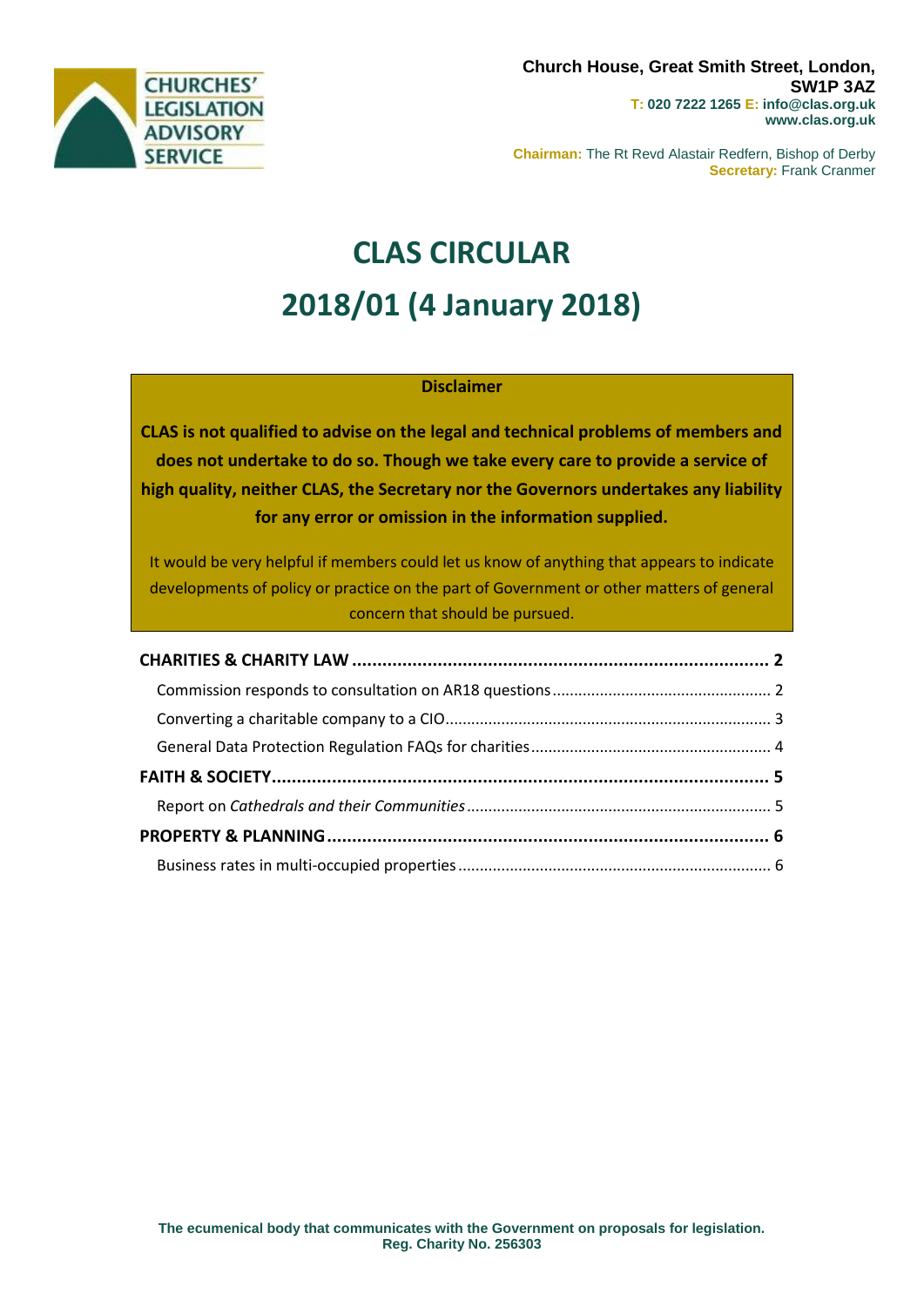## <span id="page-1-0"></span>**CHARITIES & CHARITY LAW**

<span id="page-1-1"></span>**Commission responds to consultation on AR18 questions**

**For information**

The Charity Commission has published the [Charities \(Annual Return\) Regulations 2018,](https://www.gov.uk/government/uploads/system/uploads/attachment_data/file/671287/The_Charities__annual_return__Regulations_-_2017.pdf) which came into force on New Year's Day and is the outcome of its consultation on the content of the charity Annual Return for 2018. AR18 applies to charities with financial years ending from 1 January 2018 and must be completed by all charities with annual incomes of £10,000 or more, *unless they belong to one of the excepted denominations and have an annual income below £100,000*. Charities have ten months from the end of their financial year to complete the return.

CLAS responded to the consultation, noting our doubt about the need for some of the proposed new questions, including those on the amount of Gift Aid claimed; and we also emphasised the need for a period of stability once the questions to be included in AR18 had been decided. We also expressed our concern at the suggestion that all trustees should provide the Commission with an e-mail address.

The Commission has amended its proposed new question on income received from overseas. Only information about income from overseas governments or quasi-governmental bodies, charities and NGOs will be mandatory for the first year. Providing information about income from other overseas institutions and donors will be voluntary for the AR18 *and then mandatory in following years*. The Commission will also introduce a financial threshold for this information. These changes are intended to ensure that charities will be able to update their records and systems before the question areas become compulsory.

Encouragingly, the Commission has decided *not* to ask charities:

- whether they are claiming rate relief for the premises they use; and
- the amount of Gift Aid they have claimed.

However, AR18 *will* require charities to provide information about the total remuneration received by their staff members, including salary, bonuses, pension contributions, private health care and other benefits in kind. The Commission will make public how many individuals receive total packages worth upwards of £60,000 in bands (in bands of £10,000 up to £150,000, then in bands of £50,000). The Commission will also require charities to provide information about their highest-paid employee, but that information will be held for regulatory purposes rather than being made public.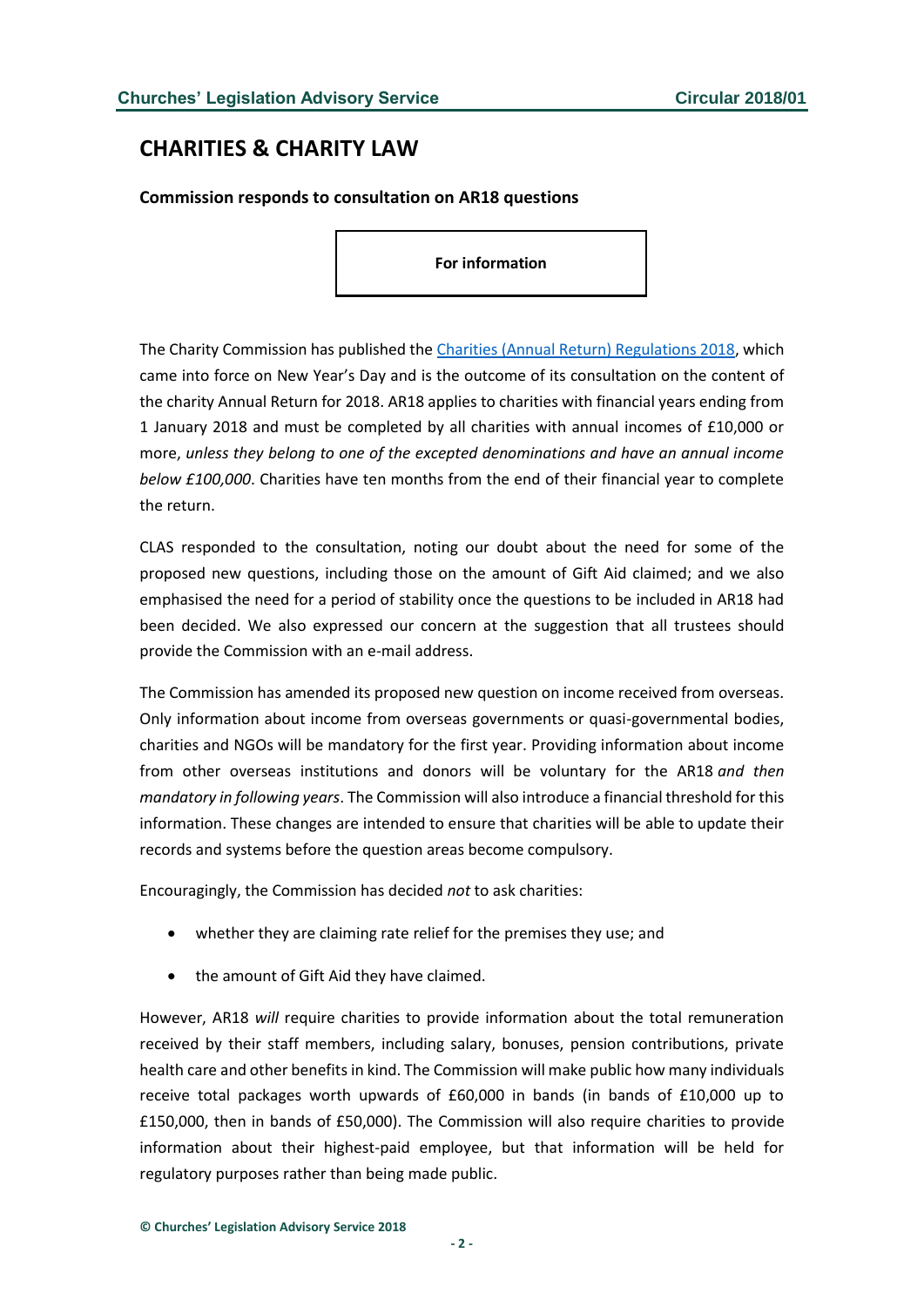The Commission has not made any further comment about the requirement for trustees to provide an e-mail address. However, given that, according to the Office for National Statistics *[Statistical bulletin: Internet users in the UK: 2017](https://www.ons.gov.uk/businessindustryandtrade/itandinternetindustry/bulletins/internetusers/2017#main-points)*, *9 per cent of adults in the UK had never used the Internet*, any move that would make access to IT and the possession of an e-mail address necessary requirements for trusteeship is of considerable concern. We will continue to monitor developments.

[Source: Charity Commission – 3 January]

#### <span id="page-2-0"></span>**Converting a charitable company to a CIO**

**For information and possibly for action**

The Charity Commission has published an updated version of its guide, *[Change your charity](https://www.gov.uk/guidance/change-your-charity-structure?utm_source=feedburner&utm_medium=email&utm_campaign=Feed%3A+CharityCommissionUpdates+%28Charity+Commission+updates%29)  [structure](https://www.gov.uk/guidance/change-your-charity-structure?utm_source=feedburner&utm_medium=email&utm_campaign=Feed%3A+CharityCommissionUpdates+%28Charity+Commission+updates%29)*. Specifically, the section about converting a charitable company to a charitable incorporated organisation has been updated in line with legislative changes from January 2018. The Commission has also announced a [phased timetable](https://www.gov.uk/guidance/legislative-changes-affecting-the-charitable-incorporated-organisation-cio) allowing charitable companies to convert to CIOs following legislative changes in November 2017.

The service became available on 1 January. The timetable – by income bracket – is as follows: applications will not be accepted before the specified dates.

| Date           | <b>Annual income</b>          |
|----------------|-------------------------------|
| 1 January 2018 | Less than £12,500             |
| 1 March 2018   | Between £12,500 and £25,000   |
| 1 May 2018     | Between £25,000 and £100,000  |
| 1 June 2018    | Between £100,000 and £250,000 |
| 1 July 2018    | Between £250,000 and £500,000 |
| 1 August 2018  | Greater than £500,000         |

This is obviously of little relevance to church congregations – but it will be of relevance to any charitable company under church auspices that is currently contemplating conversion.

[Source: Charity Commission – 29 December 2017]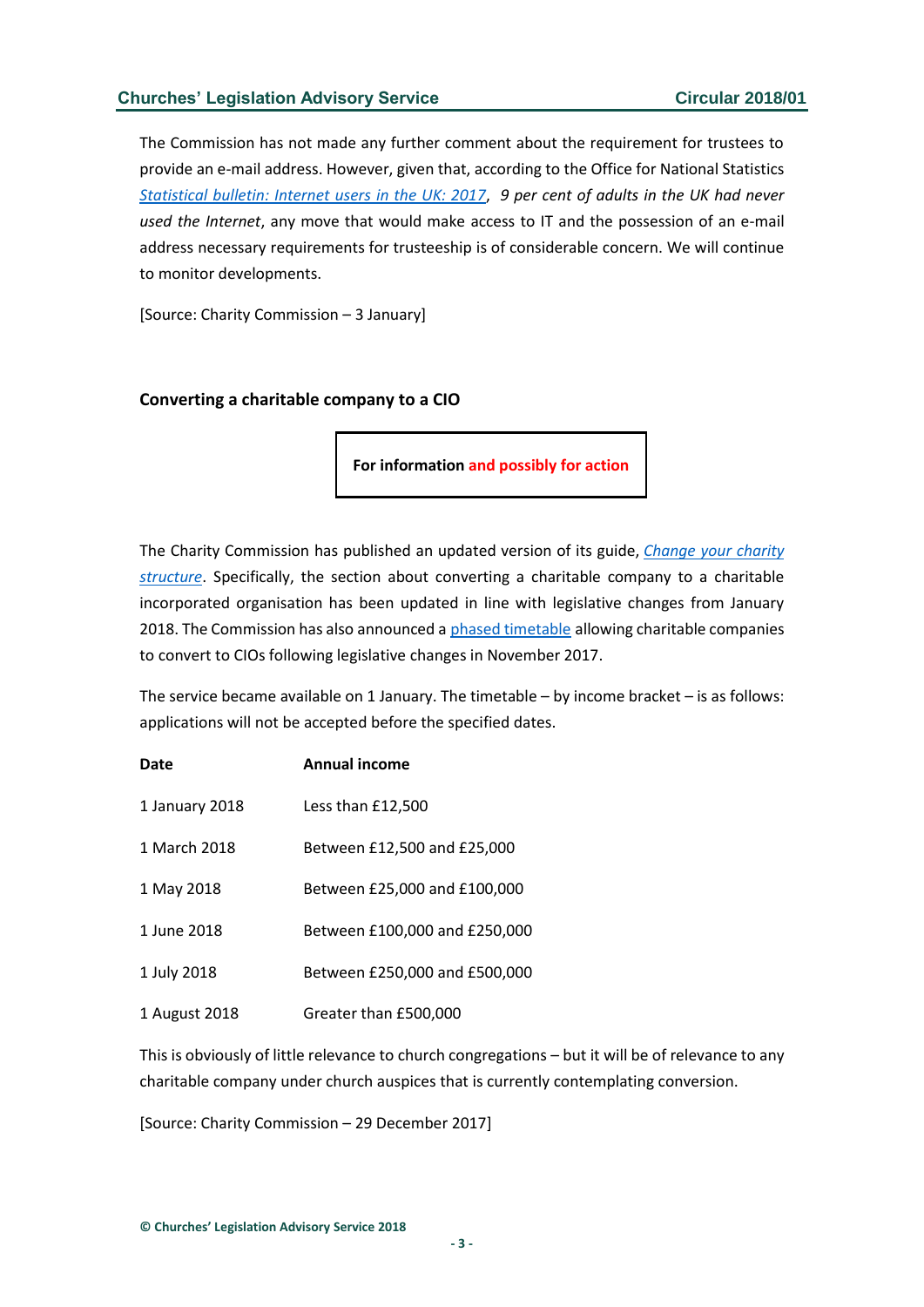#### <span id="page-3-0"></span>**General Data Protection Regulation FAQs for charities**

**For information and possibly for action**

The Information Commissioner's Office (ICO) has published a set of [frequently asked](http://ico.org.uk/for-organisations/charity/charities-faqs/)  [questions](http://ico.org.uk/for-organisations/charity/charities-faqs/) about the General Data Protection Regulation (GDPR) for charities.

For the most part, the FAQs direct users to the package of tools that have already been created for small and micro organisations, including:

- *[Getting ready for the GDPR](http://ico.org.uk/for-organisations/business/guide-to-the-general-data-protection-regulation-gdpr-faqs/)* a practical self-assessment tool
- The ['12 steps to take now'](http://ico.org.uk/media/for-organisations/documents/1624219/preparing-for-the-gdpr-12-steps.pdf) checklist
- A dedicated [advice line](http://ico.org.uk/global/contact-us/advice-service-for-small-organisations/) for small organisations

The ICO also notes that organisations will not need consent for postal marketing but that they will likely need consent for some calls and for texts and e-mails under e-privacy laws found in the Privacy and Electronic Communications Regulations 2003 (PECR). The ICO has published a separate [Guide to PECR](http://ico.org.uk/for-organisations/guide-to-pecr/) for more information on consent for electronic marketing.

If an organisation does not need consent under PECR then it can rely on legitimate interests for marketing activities if it can show that how it uses people's data is proportionate, has a minimal privacy impact, and that people would not be surprised or likely to object. If an organisation does rely upon consent, it will need to have received a **positive opt-in from the individual, with no pre-ticked boxes or any other method of default consent.**

[Source: ICO – 2 January]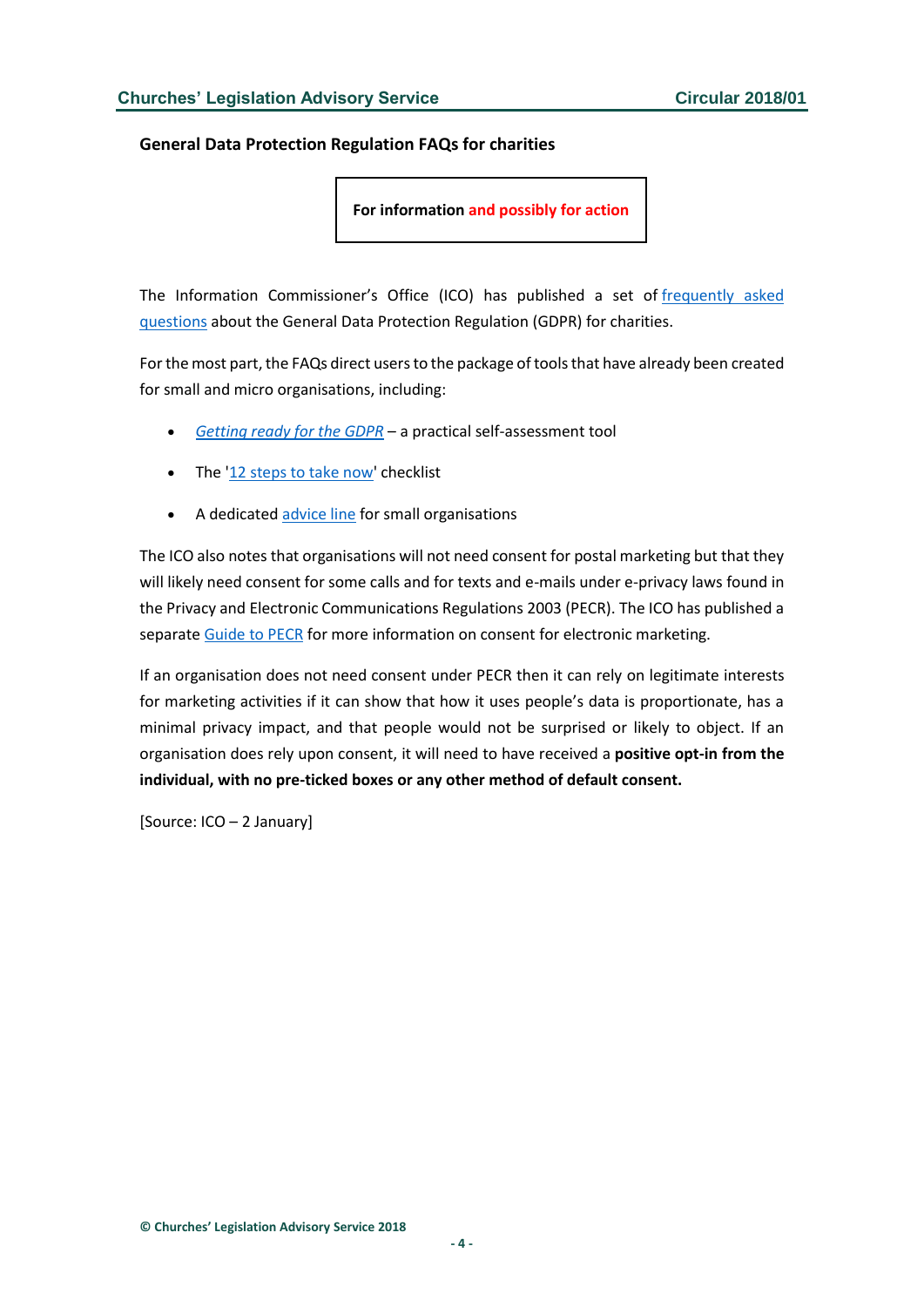## <span id="page-4-0"></span>**FAITH & SOCIETY**

#### <span id="page-4-1"></span>**Report on** *Cathedrals and their Communities*

**For information**

The Department for Communities and Local Government (DCLG) has published *[Cathedrals](https://www.gov.uk/government/uploads/system/uploads/attachment_data/file/671081/Cathedrals_and_their_communities.pdf)  [and their Communities: A report on the diverse roles of cathedrals in modern England](https://www.gov.uk/government/uploads/system/uploads/attachment_data/file/671081/Cathedrals_and_their_communities.pdf)*. It summarises the findings from the tour of all 42 Church of England cathedrals undertaken by Lord Bourne of Aberystwyth as Minister for Faith at DCLG. It makes no formal recommendations but concludes with three 'suggestions':

- '**Charging policy:** We understand why some cathedrals have charging policies in place, but it is worth considering the example of Chester who did away with charging [*and*] have reported increased profits since, or Durham Cathedral which has pledged to keep its main space free to enter. For lesser-known cathedrals, creating an active programme of events and training of staff and volunteers in welcoming people can bring more people through the door and increase income.'
- '**Using spare space:** The use of crypts and naves for events seems to be a fairly widespread practice but Sheffield cathedral has built a new space below the cathedral to help the city's homeless residents. This may not be feasible for all cathedrals but a project like this can really help turn people's lives around.'
- '**Sharing excellent ideas:** There are good networks between cathedrals, whether that's through formalised meetings and conferences or through the movement of staff from one town or city to the next. However, we suggest there's always room to build better connections both with other cathedrals, with other faith bodies and with local museums, charities and local authorities to learn about how they approach similar problems and opportunities.'

[Source: DCLG – 29 December 2017]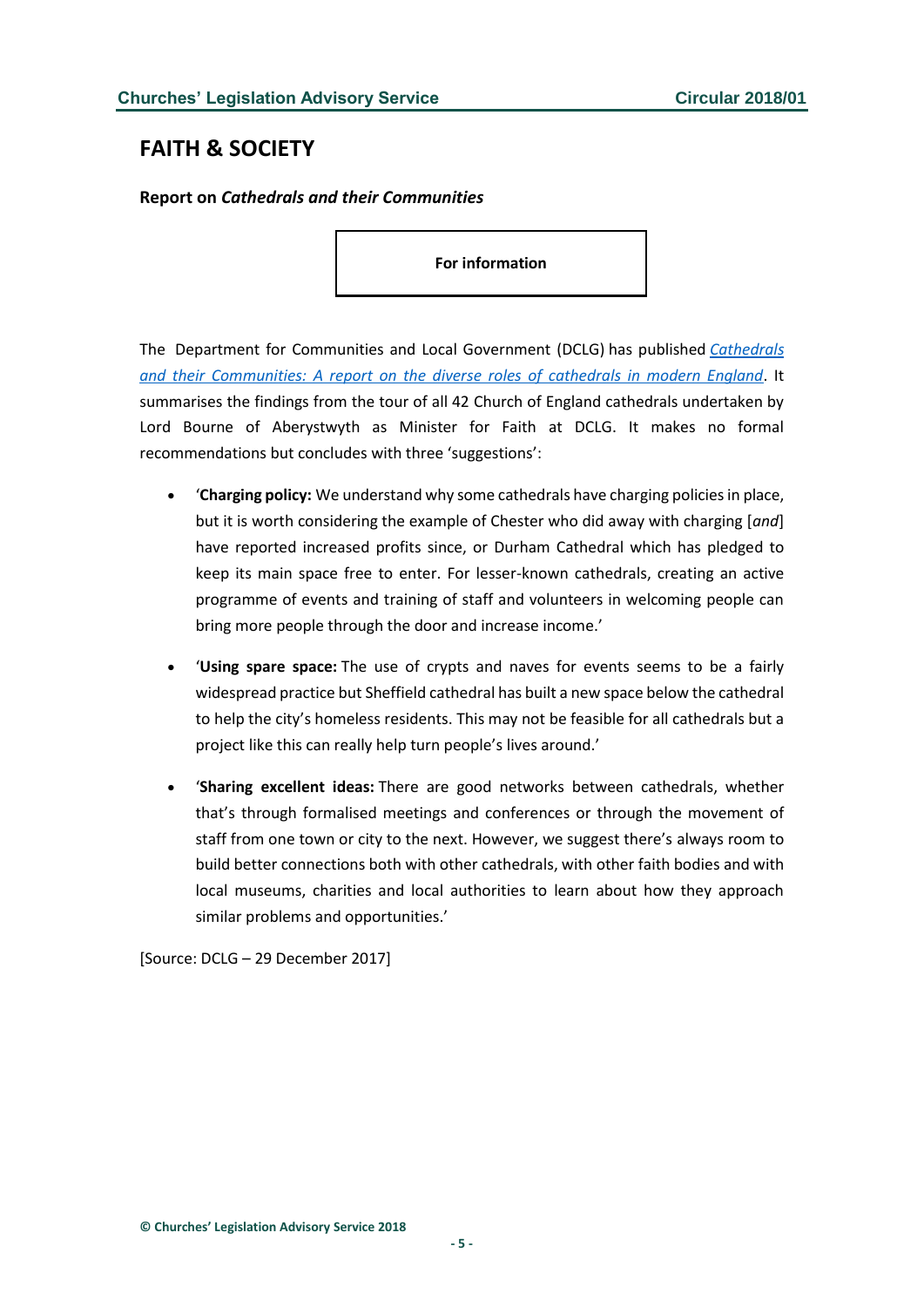## <span id="page-5-0"></span>**PROPERTY & PLANNING**

<span id="page-5-1"></span>**Business rates in multi-occupied properties**

**For information and possibly for action**

In *Woolway (VO) v Mazars* [\[2015\] UKSC 53,](http://www.bailii.org/uk/cases/UKSC/2015/53.html) the Supreme Court ruled that non-contiguous floors within the same office block could not be regarded as the same hereditament for the purpose of assessing and paying business rates. The Valuation Office Agency's previous approach to the meaning of 'contiguous' had been to treat two units of property as being contiguous where they were separated by a wall or floor/ceiling. Two non-contiguous properties separated by common area (such as a common corridor) would still be assessed as a single hereditament where a sufficiently strong functional connection could be shown to exist between the two parts.

In *Woolway*, the Supreme Court held that the primary test in determining what is a hereditament is the geographical nature of the property and whether those properties would form a single unit on a plan. The result was that the VOA had to change its practice: the general rule now is that two contiguous properties under the same occupation are only assessed as one *if they can be considered as a self-contained piece of property*.

The ruling was potentially important for small charities and charitable companies because many of them occupy two or three rooms or floors in multi-occupied buildings and not all of them receive 100 per cent business rate relief. DCLG has also noted that the ruling has had an adverse effect on some ratepayers, including:

- increases to the overall rateable value due to the loss of "quantum discount";
- loss of Small Business Rate Relief for ratepayers who have seen their property split into parts as a result of the decision in *Woolway*; and
- changes to rateable value due to rounding.

In the 2017 Autumn Budget, the Chancellor announced that the Government would legislate to reinstate the relevant elements of the VOA's practice prior to *Woolway*. DCLG has now issued a consultation document, *[Business rates in multi-occupied properties](https://www.gov.uk/government/uploads/system/uploads/attachment_data/file/670690/Business_rates_in_multi-occupied_properties.pdf)*, which considers how the Government should capture this policy intention in legislation and how this policy intention should then be implemented.

Subject to Parliamentary approval of the [Draft Bill,](https://www.gov.uk/government/uploads/system/uploads/attachment_data/file/670692/Draft_Bill.pdf) those businesses that have been directly impacted by the Supreme Court judgment will be able to ask the VOA to recalculate valuations